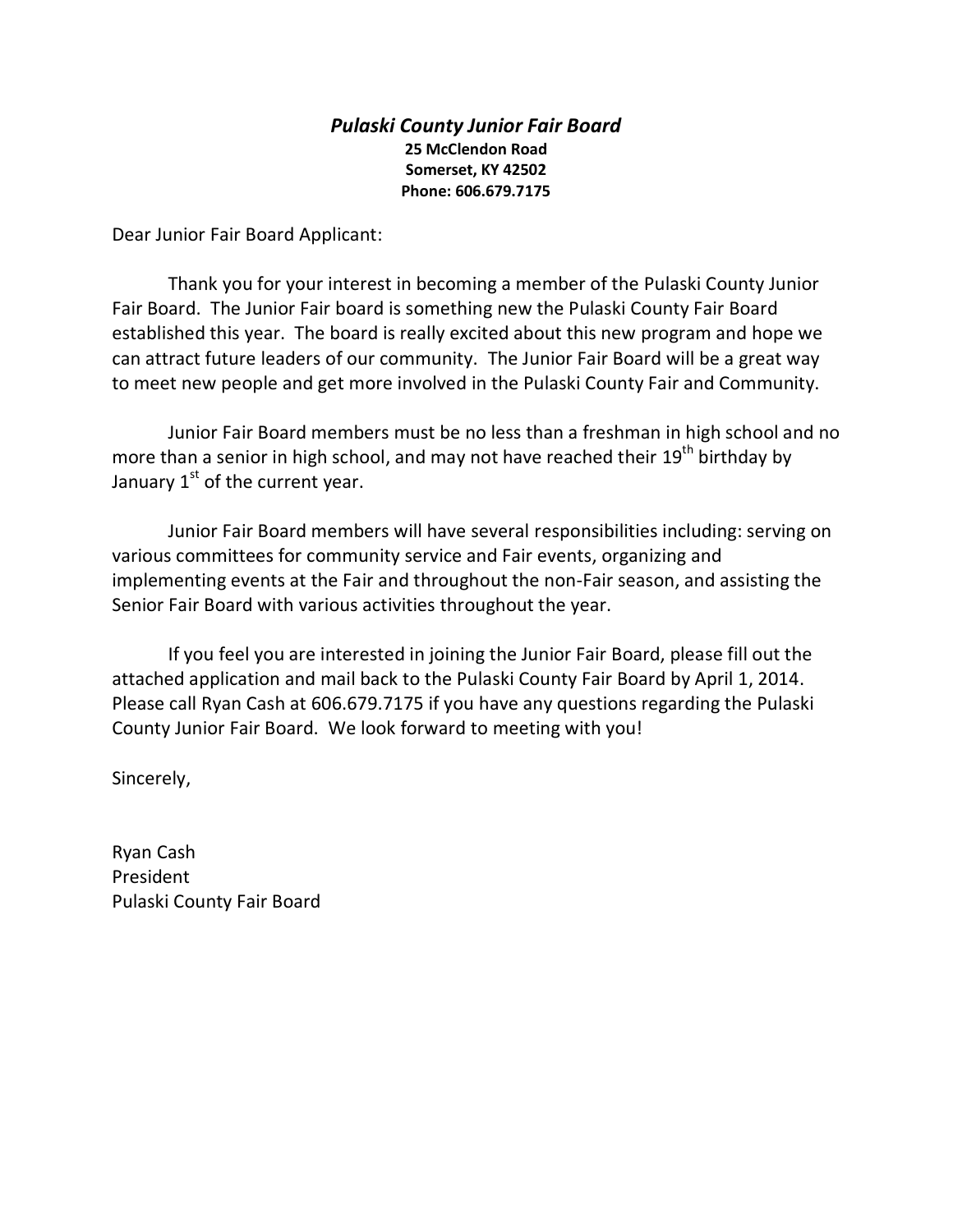## **Pulaski County Junior Fair Board Application for 2014**

## **Qualifications:**

- Must be at least 14 years of age and not have reached their  $19<sup>th</sup>$  birthday as of January 1, 2014.
- Demonstrates appropriate behavior at all times.
- Possess good leadership abilities and responsibilities skills.
- Willingness to promote the Pulaski County Fair.
- Supports the Pulaski County Fair as an active, productive organization by:
	- o Attend at least one regular Fair Board meeting.
	- o Work a minimum of 2 work parties prior to the fair.
	- o Work a minimum of 15 hours during the fair week.
	- o Elect officers based on ability, attitude, and experience.
	- o Attend scheduled Junior Fair Board meetings.

## **Responsibilities:**

- Assist the Pulaski County Fair Board run and operate the Pulaski County Fair
- Search for methods and programs to improve the Pulaski County Fair activities and events.
- Always maintain a professional attitude when handling Pulaski County activities, volunteers, participants, and parents.
- Work closely with Pulaski County Fair Board and particularly your advisor to share in planning and conducting of rules and activities.
- Plan and organize regular meeting for the Jr. Fair Board.
- Assist the Fair Board and committee members as needed.
- Promote the Pulaski County Fair.
- Organizing and implementing Junior Fair Board sponsored events throughout the non-Fair season.

Please mail or deliver ALL applications to:

Pulaski County Fair Board Attn: Junior Fair Board P.O. Box 55 Somerset, KY 42502

Or you can email them to:

[pulaskicountyfairboard@windstream.net](mailto:pulaskicountyfairboard@windstream.net)